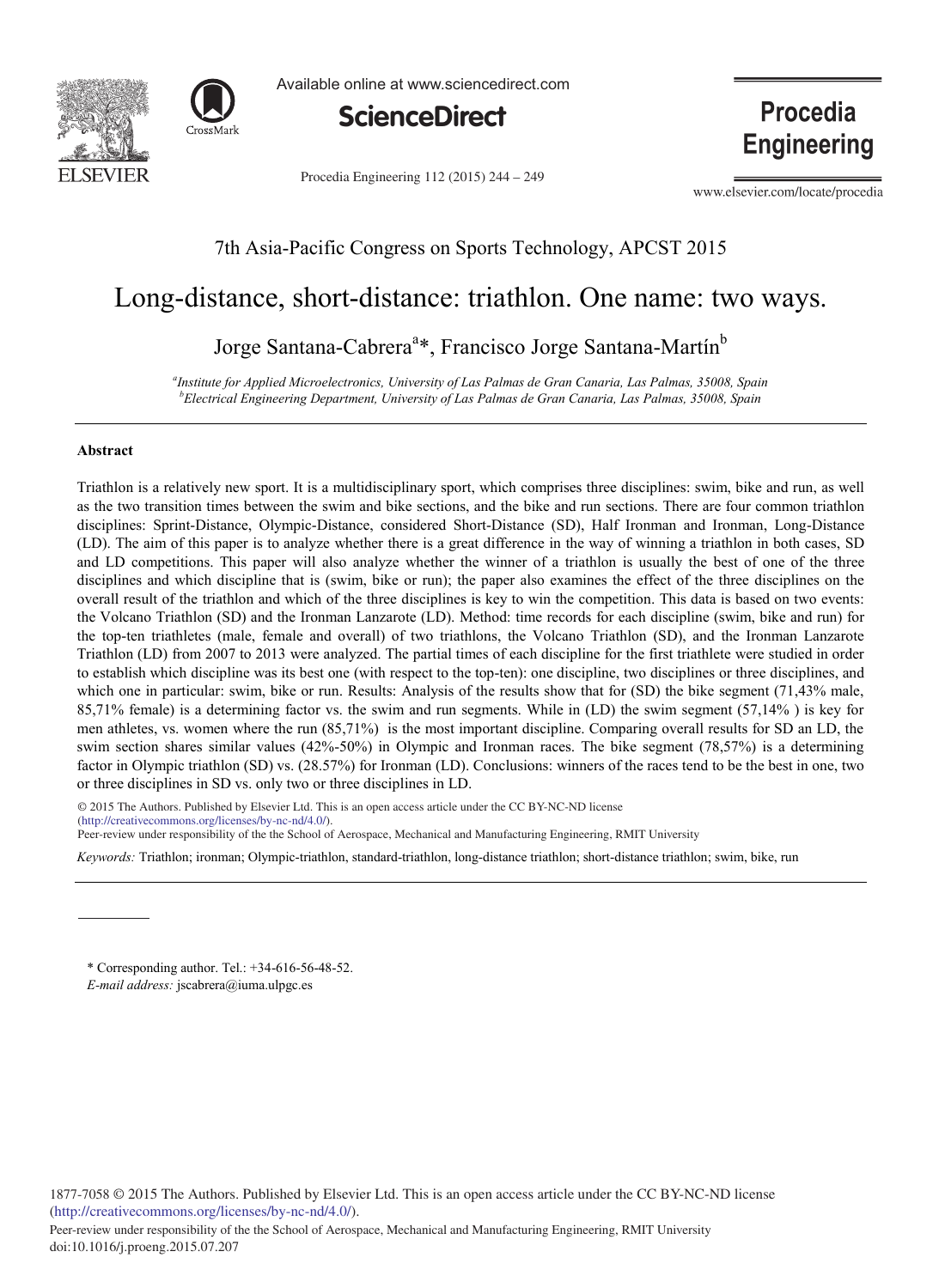#### **1. Introduction**

Triathlon started around the decade of the 70´s. It is a sport which combines three different sport disciplines: swimming, cycling and running, including the transitions between the three disciplines: Transition one is the section of the race between the swim and the bike, and transition two, between the bike and the run. At present there are a variety of distances in triathlon; the most common ones are: Sprint triathlon (750m swim, 20km bike, 5km run); Olympic triathlon (1500m swim, 40km bike, 10km run), Half Ironman (1900m swim, 90km bike, 21km run) and Ironman (3800m swim, 180km bike,42km run).

The Sprint triathlon is popular in amateur level. The Olympic triathlon (which has been renamed "Standard Triathlon" in 2015), is the most popular event with elite athletes competing in a series of races held worldwide to establish the International Triathlon Union (ITU) World Champion [1].

In 1978, several competitors began the world's first Ironman triathlon event off the beach of Waikiki, Hawaii. Ironman is include in the chart of ultra-endurance, which is defined as moderate to high-intensity (threshold intensity, e2-e3) exercise performed for a duration longer than 4 hours [2,3]. During the last century, there has been a continuous decrease in performance times in different sports disciplines such as athletics (track and field) and swimming [4].

Triathlon can be classified into two varieties: Short-Distance (SD), and Long-Distance (LD) triathlon. The SD includes the Sprint and Olympic-distances. The LD includes the Half Ironman and Ironman distances. As it can be observed there is a great difference in distance between SD and LD. From the (750/1500m 20/40km 10/21km) of the Sprints and Olympics to the (1900/3800m 90/180km 21/42km) of the Half and Ironman distances.

This paper compares two very different triathlons: the Olympic-distance triathlon (SD), and the Ironman-distance triathlon (LD). The analysis focuses on the following questions:

- Is the winner of a triathlon usually the best in all disciplines?
- How many disciplines does the best athlete win in order to be the winner of the competition: one, two or three?
- Which ones and how many times?
- Are there any differences in gender?
- Are there any differences in SD and LD races?

All these questions are analyzed in order to achieve some answers based on objective data for a better understanding of these two different races: the behavior of themselves and between themselves and whether there is a great difference in the way of winning a triathlon race in both cases.

#### *1.1. Limitation of the study. Value Added.*

Very few studies have analyzed the external factors (positions and times), that affect performance and evolution over the years [5,6]. There is one study that analyses these variables over the time although over the Ironman Distance [7].

The Olympic-distance triathlon has different demands that distinguish this event both from longer or non elite triathlons [8]. The main difference of the Olympic triathlon (SD) with the long-distance (LD) triathlons is the use of drafting, something that makes the execution of these events completely different [9,10]. Drafting is mainly used in sport physiology and biomechanics to describe the tactic of performing a mode of activity in a sheltered position [11]. Triathletes who draft behind other competitors can substantially reduce their energy expenditure during the bike segment [11,12,13] and increase their performance (go behind a bike using aerodynamic advantage). In Olympic-distance triathlons (SD), drafting on the bike segment is allowed, whereas drafting is not allowed in Ironman-distance triathlons. It is considered that there is a handicap in the study due to the great difference in the performance of the athletes if drafting in Olympic is allowed while it is not allowed in Ironman races. In this study case, in the Olympic triathlon Volcano (SD) drafting is not allowed, like in the Ironman Lanzarote Triathlon (LD). This way, the results obtained are more accurate.

Triathlon is a sport which is determined by various external factors such as climate factors, the weather conditions, humidity, temperature, geographic and distance profiles, whether the bike section is on a hilly or a flat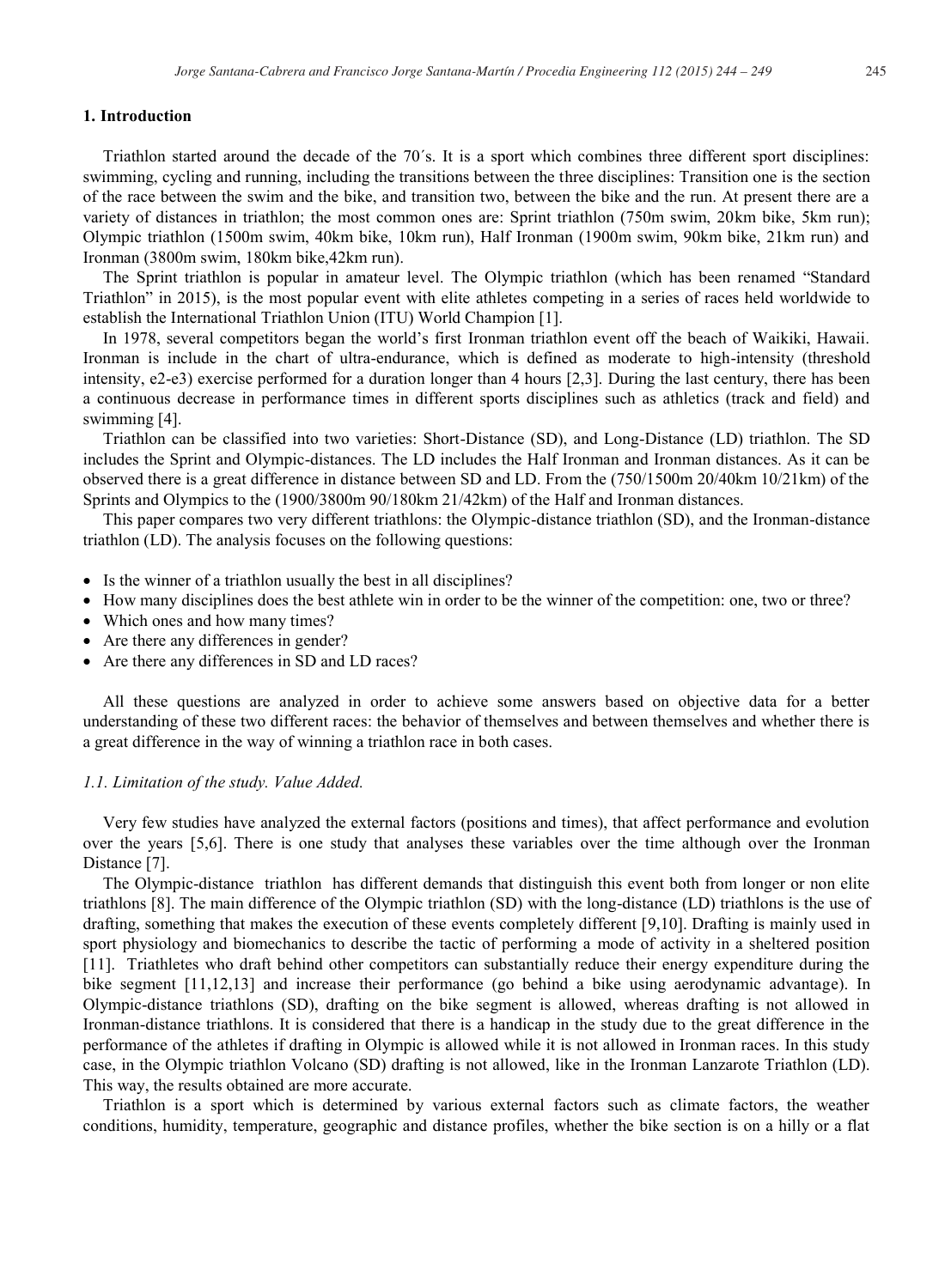course, etc. Results obtained from the comparison of two different triathlons could not have a great significance if the external differences between them are extremely big. For the purpose of this study case the Olympic Volcano Triathlon and the Ironman Lanzarote have been chosen, as they share similar features. Both events take place in the island of Lanzarote and share the same external factors; they both take place on a similar date during the month of May, sharing similar weather conditions, temperature, humidity, and warm conditions. The swim, bike, and run features, profiles and conditions are also shared in both events.

#### **2. Method**

Fourteen triathlon competitions held between the years 2007 and 2013 have been studied (male, female and overall winners): 7 Olympic Triathlons (Volcano Triathlon) and 7 Ironman (Lanzarote Ironman Triathlon). The topten triathletes of the triathlon were considered for the analysis. The organizers of both races have been informed and given their consent in taking part in this study, maintaining the anonymity of the participants.

Data of both events has been collected in collaboration with the organizers. The times for all competitions (Volcano Triathlon and Ironman Lanzarote) in all of the editions were acquired with the same timing system. The chip was used by all the athletes during the races on their ankles. Reading mats were located at the entrance and exit of the transition area and at the finish line. The overall result of a triathlon race consists of the sum of the times needed for each segment, swim  $(S)$ , bike  $(B)$  and run  $(R)$ , and the transition times between swim and bike  $(T1)$ , and the transition time between bike and run (T2). Triathlon Total Time is the overall time  $(S)+(T1)+(B)+(T2)+(R)$ . Times were recorded when the triathletes crossed the timing mats.

A seven-year period was selected (2007-2013), two triathlons per year, the Volcano and the Ironman Lanzarote triathlons. Both genders were analyzed. The data analysis was based on the list of results offered by the organizers of both events. The competitions which took place before 2007 were not analyzed, due to the transition times (T1) and (T2) not being listed separate, incomplete data, or because T1 had been added to the swim time, and T2 has been added to the bike time. Results after 2013 could not be added to this paper.

#### *2.1. Data Processing*

Overall times and times for each one of the three disciplines and transition times of the top-ten triathletes were analyzed. Five different times were collected for each athlete: Swim  $(S)$ , transition1  $(T1)$ , bike  $(B)$ , transition 2  $(T2)$ , and run (R). Transition times T1 and T2, were considered as part of the total time, but are not relevant for this study. Only the time of the three main disciplines (S, B, R) were analyzed. Data was obtained from pdf file data-sheets, provided by the organizers: Club La Santa (http://www.clublasanta.com). Data files show registration number, names of the competitors, overall position and gender position, BIB number, position and times for each discipline and transition times. The times were shown in hour, minutes, and seconds.

C++ program was developed for cleaning not useful registers, and non-desirable information. Times were cleaned of punctuation marks and copied in plain text. Mathematical Excel sheets were created. Disciplines, transitions and total times were converted from hours and minutes into seconds, for a better use.

#### *2.2. Data Analysis*

An Excel sheet was developed to organize data and carry out calculations. Each discipline and the transitions times for the top-ten athletes were listed. For each discipline, the best time was analyzed and selected. The best time out of the three disciplines, swim, bike or run was studied to determine whether it belonged to the winner of that event. The best time of the swim for the top-ten athletes, the best time of the bike for the top-ten athletes, the best time of the run for the top-ten athletes was also analyzed; and how many of these best times and in what discipline (swim, bike, run) had the winner of that event obtained.

A table has been created to represent the amount of disciplines in which the winner of a particular event had had the best performance and to determine whether the winner of the triathlon had had the best performance in one, two or the three disciplines, that year.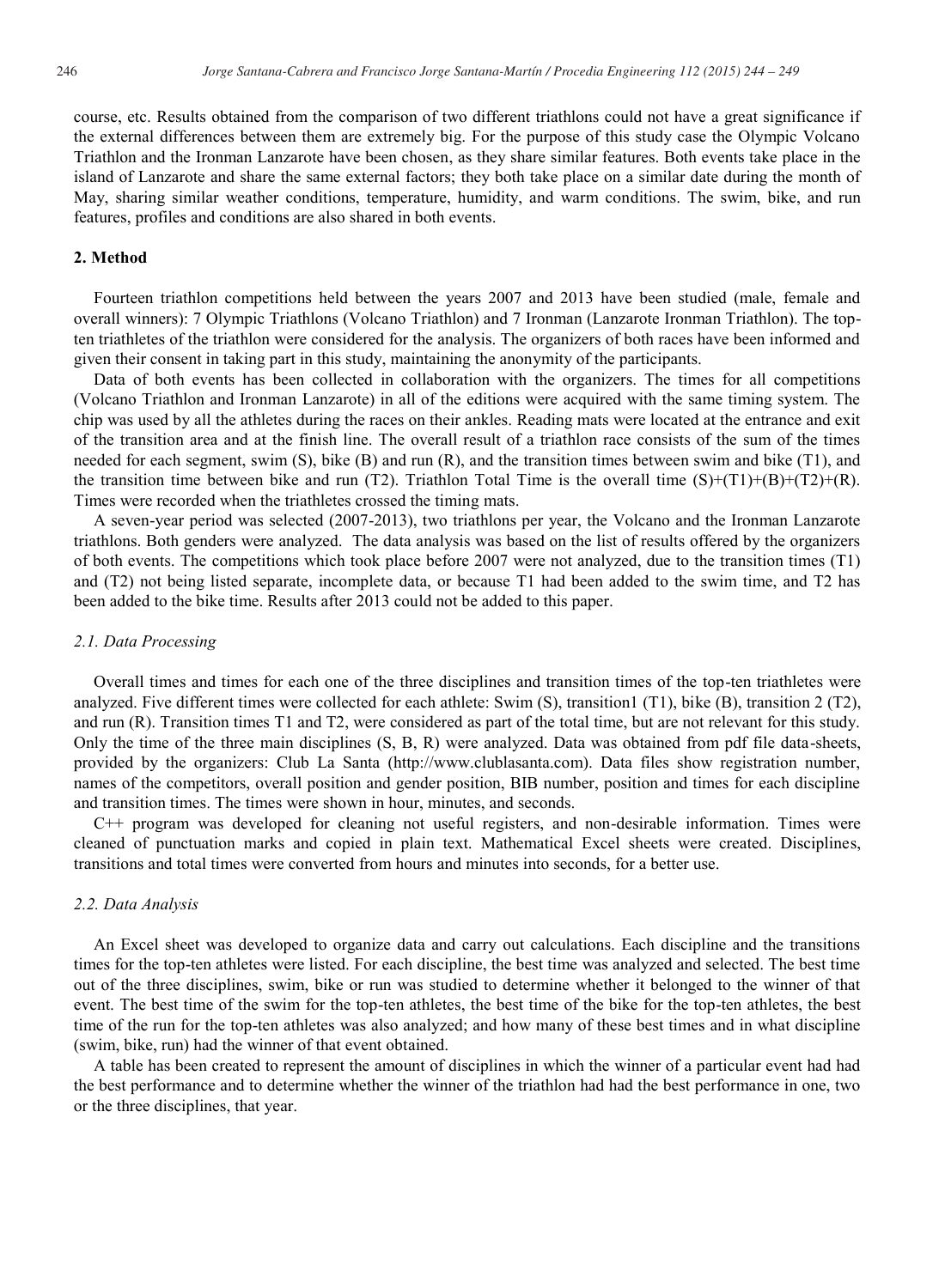Standard statistical methods were used to calculate percentages. Number of disciplines won and number of editions were used. Analyses for male, female and overall were taken into consideration.

### **3. Results**

Results correspond to the top-ten triathletes, male and female gender, and overall winner, for Lanzarote Volcano Triathlon (Olympic: Short-Distance) and Ironman Lanzarote (Ironman: Long-Distance:), during the period (2007- 2013).

Olympic-Distance Triathlon: Volcano Triathlon (Short-Distance (SD)): Chronological Analysis:

Male Gender: In 2007, the male gender winner had the best time in one of the disciplines: the bike section. In 2008, the winner had the best time in the three disciplines: swim, bike and run, which is the only time that this happens in the period of time analyzed (2007-20013). In the years 2009, 2010, the winner had the best time in one discipline, bike (the same as 2007). In 2011, the winner had the best time in two of the disciplines: swim and bike. The winners of 2012 and 2013 had the best time in one discipline, 2012 (swim), 2013 (bike).

Table.1, shows the number of times in which the winner of the triathlon achieved the best time in three, two and one discipline respectively, and the percentages which it represents.

Table 1. Number of times that the winner of the triathlon was the partial winner in three, two and one of the disciplines (Olympic-distance Volcano Triathlon (SD), Overall)

| Volcano Triathlon "% Success" | #3 Disciplines | #2 Disciplines           | $#1$ Discipline          |
|-------------------------------|----------------|--------------------------|--------------------------|
| 14,29%                        | $1$ (time.)    | $\overline{\phantom{0}}$ | -                        |
| 14.29%                        | -              | $1$ (time.)              | $\overline{\phantom{a}}$ |
| 71.43%                        | -              | ۰                        | $5$ (times.)             |

From the results above, it is observed that in the period between 2007 to 2013, in (14,29%) of the editions the winners had achieved the best time only in three or two disciplines respectively. And in (71.43%) of the editions, the winner of the triathlon won being the best only in one discipline.

Female Gender: Regarding female gender, results show that, in 2007 the winner had achieved the best time in two of the disciplines: bike and run. The 2008 winner had achieved the best time in one discipline, the bike section. The 2009 winner had achieved the best time in two of the disciplines: the bike and the run (the same as in 2007). In the year 2010, the winner had achieved the best time in one discipline, bike (the same as in 2008). In 2011, the winner had achieved the best time in one discipline, the swim. In 2012, the winner had achieved the best time in the three disciplines: swim, bike and run, which is the only time this happened in the period of study between the years 2007 and 2013. At last, the 2013 winner had achieved the best time in two disciplines: swim and bike.

Table.2, shows the number of (times) that the female winner of the triathlon had achieved the best time in three, two and one discipline respectively, and the percentages which it represents.

Table 2. Number of times that the winner of the triathlon was the partial winner in three, two and one of the disciplines (Olympic-distance Volcano Triathlon (SD), Overall)

| Volcano Triathlon "% Success" | #3 Disciplines | #2 Disciplines | $#1$ Discipline          |
|-------------------------------|----------------|----------------|--------------------------|
| 14.29%                        | $1$ (time.)    | -              | -                        |
| 42.86%                        | -              | $3$ (times.)   | $\overline{\phantom{0}}$ |
| 42,86%                        | -              | -              | $3$ (times.)             |

It can be observed that for the editions between 2007-2013, the winner of the Volcano Triathlon won being the best in the three disciplines (14,29%). On the other hand, in 42.86% of the cases, the winners achieved the best time in two or three disciplines respectively.

Ironman Distance Triathlon: Ironman Triathlon (Long-Distance (LD)): Chronological Analysis: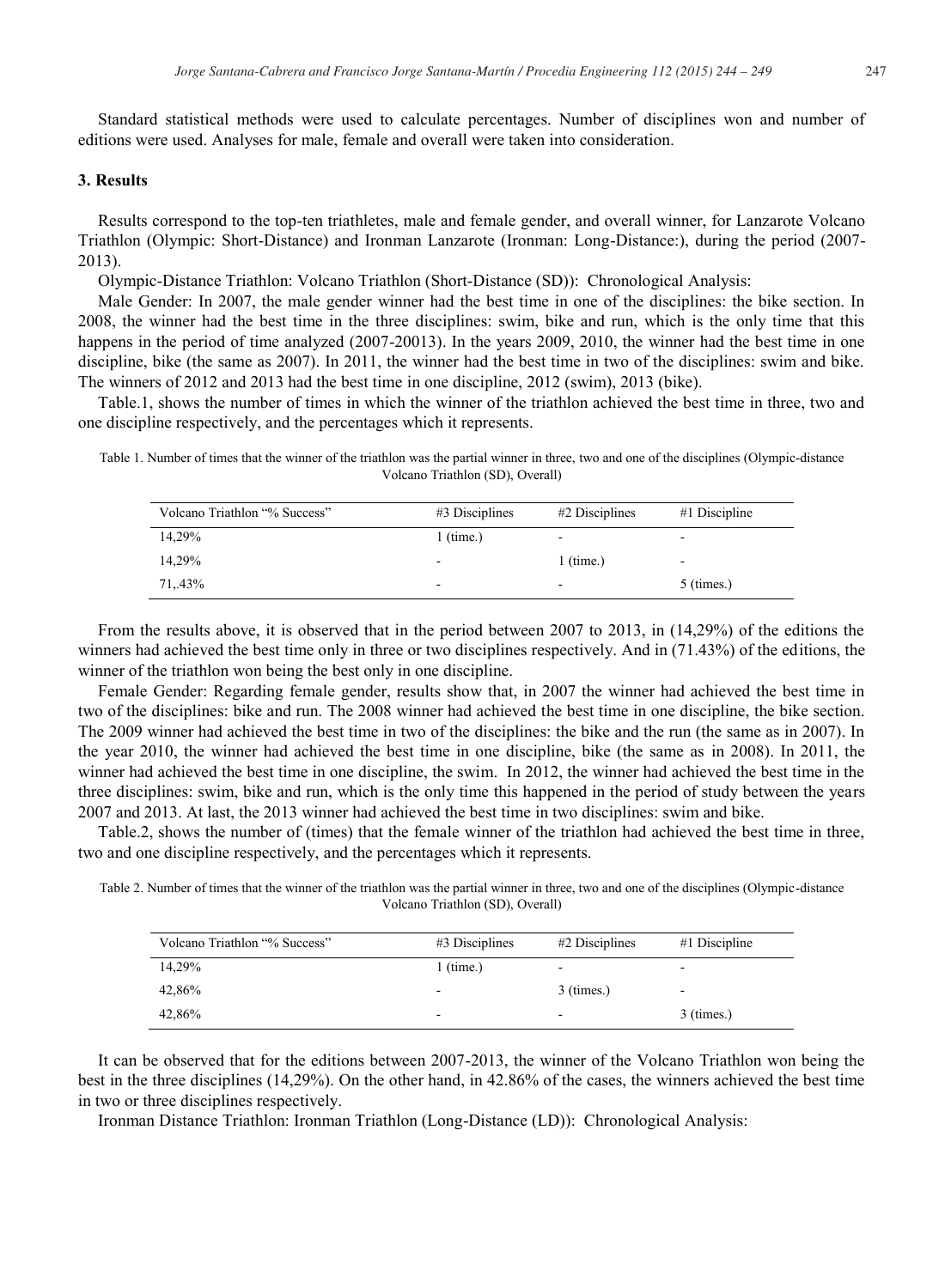Male Gender: Male gender from 2007 to 2011 in the Ironman Lanzarote, winner had obtained the best time in one discipline: 2007 (bike), 2008, 2009, 2010 (swim), 2011 (bike). 2012 and 2013 winners had obtained the best time in two disciplines, 2012 (bike, run), 2013 (swim, bike).

Table.3, Shows information of victories for each discipline as described above.

Table 3. Number of times that the winner of the triathlon was the partial winner in three, two and one of the disciplines (Ironman-distance Ironman Lanzarote (LD), Male)

| Ironman Triathlon "% Success" | #3 Disciplines | #2 Disciplines           | $#1$ Discipline |
|-------------------------------|----------------|--------------------------|-----------------|
| $0.0\%$                       | $0$ (times.)   | $\overline{\phantom{0}}$ | -               |
| 28,57 %                       | -              | $2 \ (times.)$           | -               |
| 71,43 %                       | -              | $\overline{\phantom{0}}$ | $5 \ (times.)$  |

Results above show that in male gender, in any of the events (0,0%) a winner of the Ironman Lanzarote had the best time in the three disciplines altogether. In two occasions (28,57%) the winner obtained the best time in two disciplines. In five occasions (71,43%) the winners of the Ironman Lanzarote won having obtained the best time in only one of out of the three disciplines.

Female Gender: In 2007, the winner had obtained the best time in two disciplines: swim and bike. In 2008, 2009, 2010, the winner had achieved the best time in one discipline: the swim. In 2011, like in 2007, the winner obtained the best time in two disciplines: swim and run. In 2012, the winner achieved the best time in one discipline: the swim. At last, in the year 2013, the winner obtained the best time in two disciplines: bike and run.

Table.4, Shows information of victories for each discipline as described above.

Table 4. Number of times that the winner of the triathlon was the partial winner in three, two and one of the disciplines (Ironman-distance Ironman Lanzarote (LD), Female)

| Ironman Triathlon "% Success" | #3 Disciplines | #2 Disciplines | $#1$ Discipline |
|-------------------------------|----------------|----------------|-----------------|
| $0.0\%$                       | $0$ (times.)   | -              | -               |
| 42,86 %                       | -              | $3 \ (times.)$ | -               |
| 57.14 %                       | -              | -              | $4 \ (times.)$  |

As in male gender, none of the events (0,0%) of the female Ironman Lanzarote was won by a triathlete who obtained the best time in the three disciplines. In three occasions (42.86%) the winners won two of the disciplines. (57,14%) represents the editions in which the winners won with only one best discipline.

#### **4. Discussion and Conclusion**

For the Olympic Volcano Triathlon (SD), results show that the second discipline (the bike section) was determinant for men (71.43%), women (85.71%), and overall (78.57%). The first discipline, the swim (42.86%) shares the same value for men and women. While the third discipline, the run is a more decisive segment for women (42.86%) vs. men (28.57%).

In the case of the Ironman Lanzarote Triathlon, in male gender, the swim is determinant (57,14%) much more than the bike (42,86%) second place, and run (28,57%) last place. For women the results are the opposite: the determinant discipline is the third segment, then run (85,71%), the swim segment (42,86%) is the second more important, and the bike segment (14,29%) is the less relevant. Overall male and female, both, the swim (50%) and the run (57,14%) have similar relevance, which is just the double of the bike segment with (28,57%).

If we compare results from the Olympic Volcano Triathlon (SD) with the Ironman Lanzarote Triathlon (LD), in terms of discipline relevance, we can deduce significant differences between the two events. Even though the swim is similar in both distances, the Volcano Triathlon (SD) and the Ironman Lanzarote (LD), it can be observed that the bike discipline is completely different in both races, (78,57%) Volcano Triathlon (SD) vs. (28.57%) Ironman